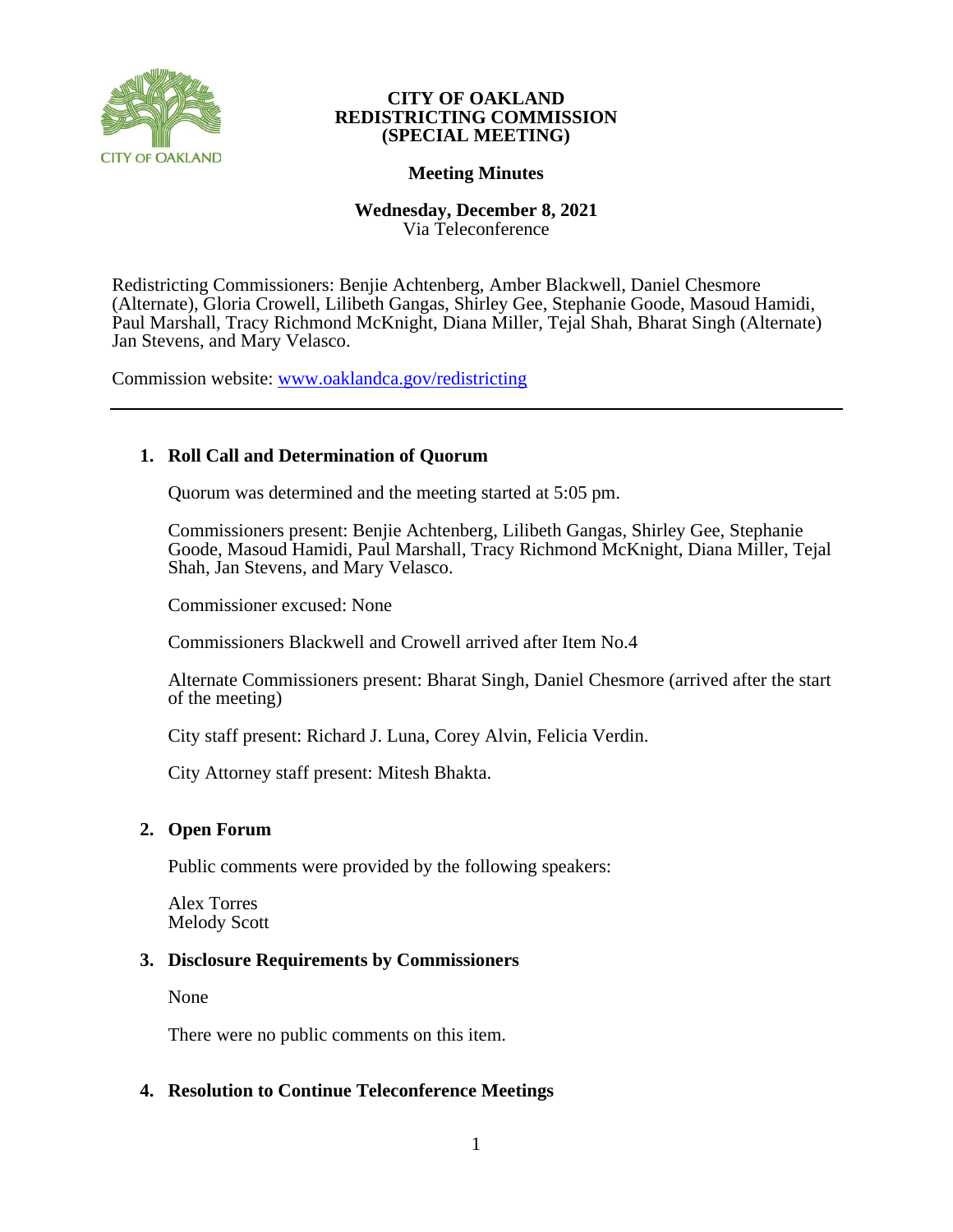## **Meeting Minutes (Continued)**

#### **Wednesday, December 8, 2021** Via Teleconference

Motion by Shirley Gee and seconded by Jan Stevens to continue teleconference meetings. The motion passed with eleven ayes (Achtenberg, Gangas, Gee, Goode, Hamidi, Marshall, McKnight, Miller, Shah, Stevens, Velasco),

There were no public comments on this item.

# **5. Outreach Efforts Updates**

Charisma Acey of Eastside Arts Alliance provided outreach updates to the Commission, including organizations that were contacted and previous and upcoming in-person events. Ms. Acey highlighted the need for better graphics through printed material to encourage more public input including a plan to reach out to schools including virtual events to highlight final map options.

Public comments were provided by the following speakers: Liz Zuk Reverend Tania Scott-Smith

## **6. Review of Maps Submitted by the Public**

Chair Ganges and the Commissioners reviewed and discussed maps submitted by the public.

Public comments were provided by the following speakers: David Peters Bobby Lopez Reverend Tania Scott-Smith

No action was taken on this item.

# **7. Public Testimony Regarding Redistricting & Draft Map Discussion**

Commissioners took public testimony prior to discussing the draft district map proposals.

The following public speakers provided public testimony: Bobby Lopez David Peters Liz Zuk Paul Bickmore Oscar Yassin Kate Shelby Zising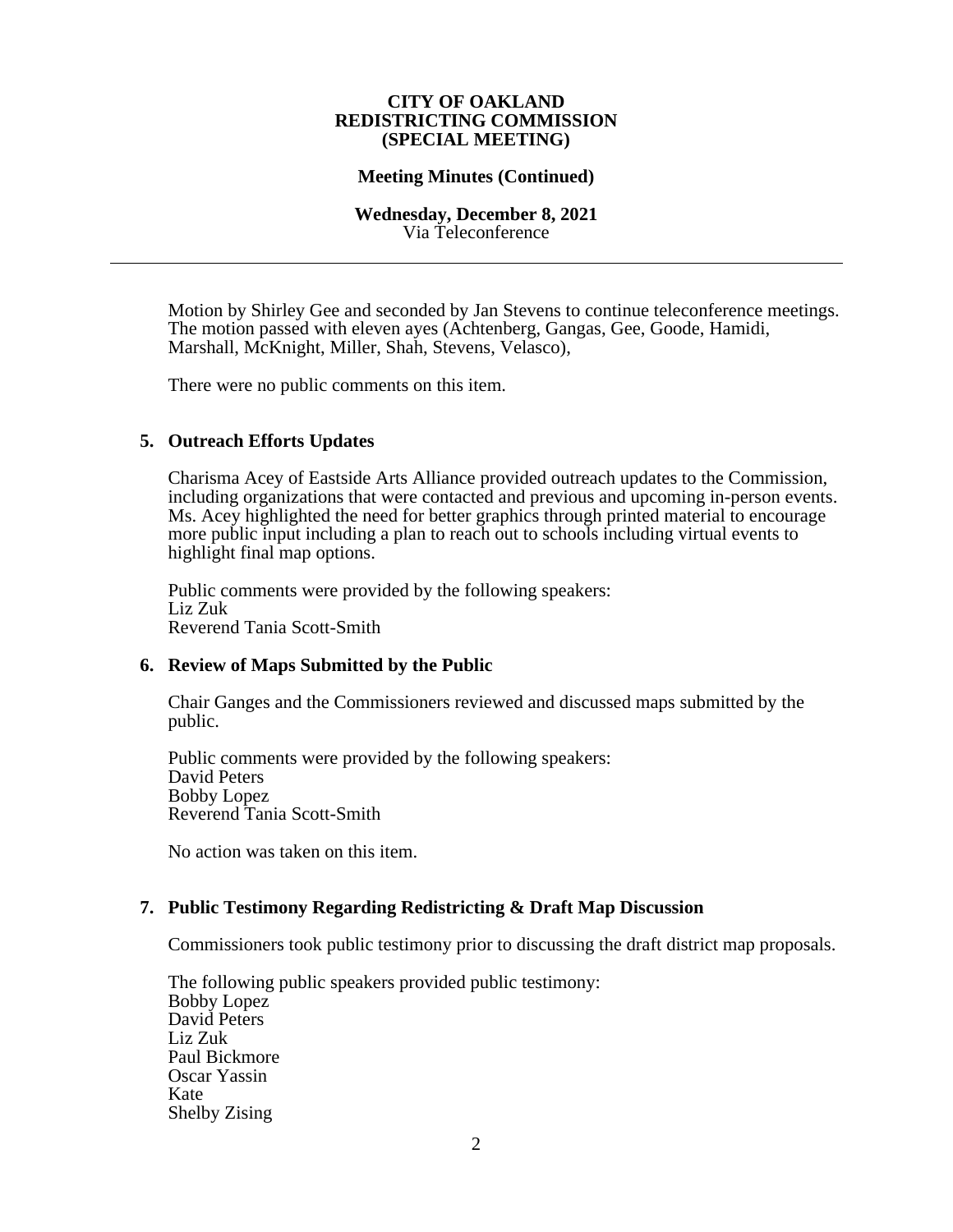#### **Meeting Minutes (Continued)**

#### **Wednesday, December 8, 2021** Via Teleconference

Dana Mims Mariorie Haskell Iris Merriouns Carolyn Ms. Joaninha Ralph Kanz VanCedric Williams

Commissioners Blackwell and Crowell arrived sometime after Agenda Item No. 4

Written comments were submitted by the following individuals or groups:

A motion was made by Benjie Achtenberg, seconded by Gloria Crowell, to extend the meeting until 9:00 pm. The motion passed unanimously with 13 ayes (Achtenberg, Blackwell, Crowell, Gangas, Gee, Goode, Hamidi, Marshall, McKnight, Miller, Shah, Stevens, Velasco).

Following individual Commissioner draft map preferences, a motion by Shirley Gee and seconded by Benjie Achtenberg to eliminate draft map E, draft map G and draft map J. The motion was passed unanimously with 13 ayes (Achtenberg, Blackwell, Crowell, Gangas, Gee, Goode, Hamidi, Marshall, McKnight, Miller, Shah, Stevens, Velasco).

As each Commissioner stated their preferences, a spreadsheet was created to collectively capture map criteria. Jacob Thompson-Fisher, the mapping representative from Redistricting Partners, confirmed that having mapping criteria prioritized makes it possible to convert Commissioner discussion to actionable maps and lines.

A motion was made by Benjie Achtenberg, seconded by Tracy Richmond McKnight, to extend the meeting until 10:00 pm. The motion passed unanimously with 13 ayes (Achtenberg, Blackwell, Crowell, Gangas, Gee, Goode, Hamidi, Marshall, McKnight, Miller, Shah, Stevens, Velasco)

A motion was made by Stephanie Goode, seconded by Benjie Achtenberg to extend the meeting until 11:00 pm. The motion passed with 12 ayes (Achtenberg, Blackwell, Crowell, Gangas, Gee, Goode, Hamidi, Marshall, McKnight, Miller, Stevens, Velasco, Shah exited the meeting after 10pm and before 11pm).

A motion was made by Benjie Achtenberg, seconded by Stephanie Goode to extend the meeting until 12:00 pm. The motion passed with 12 ayes (Achtenberg, Blackwell,